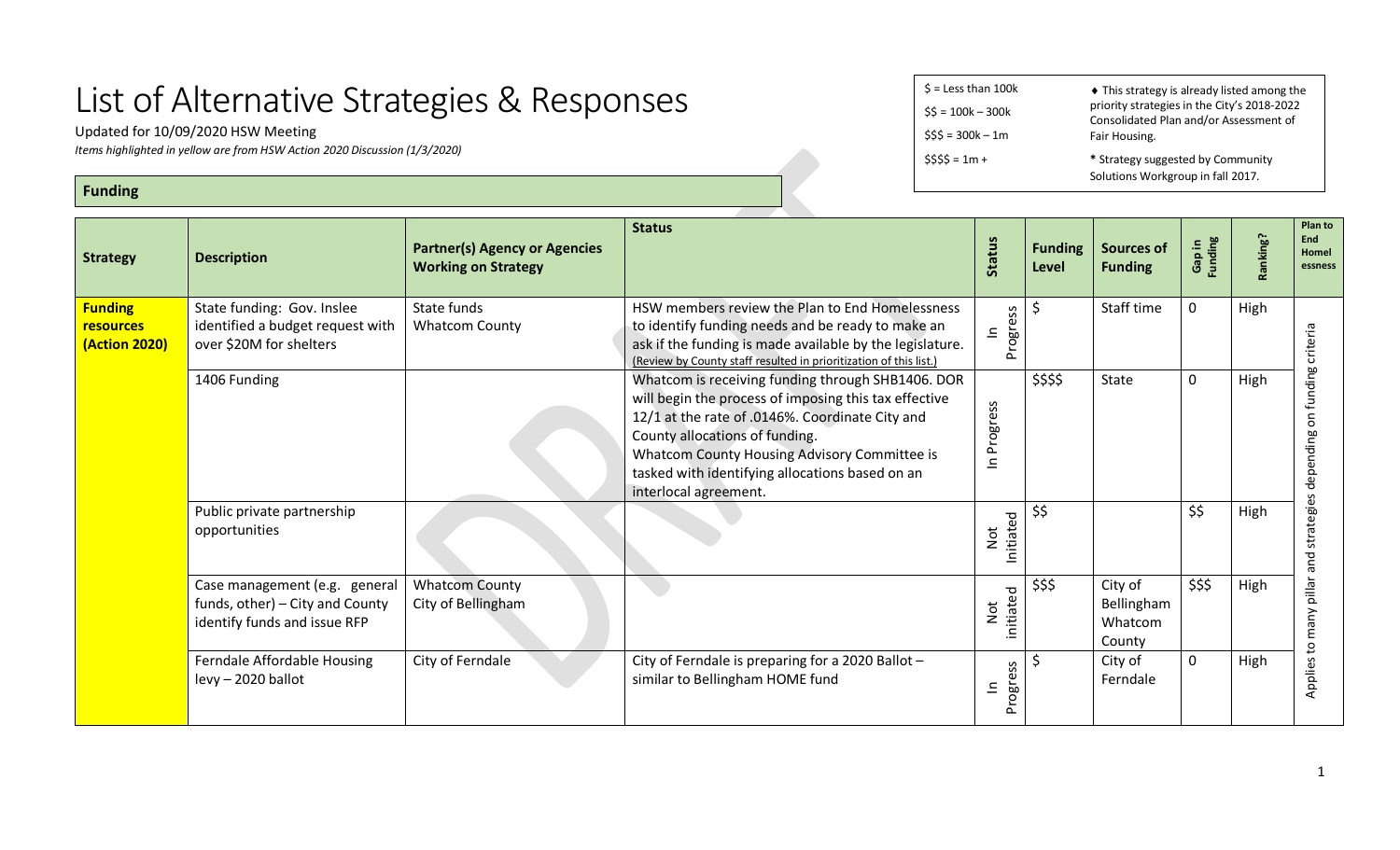| <b>Response</b>  | <b>Description</b>                                                                                                                                                                          | <b>Partner Agencies Working on</b><br><b>Response</b><br><b>Potential Partners</b>                  | <b>Status</b>                                                                                                                                                                                                                                                                                                                                                                      | <b>Status</b>            | <b>Level of</b><br>funding<br>needed | <b>Sources of</b><br>funding            | Gap in<br>funding   | Ranking? | Plan to<br><b>End</b><br><b>Homele</b><br><b>ssness</b> |
|------------------|---------------------------------------------------------------------------------------------------------------------------------------------------------------------------------------------|-----------------------------------------------------------------------------------------------------|------------------------------------------------------------------------------------------------------------------------------------------------------------------------------------------------------------------------------------------------------------------------------------------------------------------------------------------------------------------------------------|--------------------------|--------------------------------------|-----------------------------------------|---------------------|----------|---------------------------------------------------------|
| <b>Rest Stop</b> | Create an Urban Rest Stop<br>(mobile or fixed location) with<br>showers, laundry, check-in<br>medical screening (proposed by<br>Whatcom County Public Health<br>Crisis Oversight Committee) | Rest Stop partnership: Peace<br>Health, Unity Care, Opportunity<br>Council<br><b>Whatcom County</b> | Unity Care working with Peace Health and OC on 1<br>larger project: rest stop with medical services, case<br>management and respite care.<br>Note: Previous effort was mobile shower, laundry,<br>restroom facility with BH and med services. \$400k/yr.<br>unfunded portion.<br>Whatcom County is reviewing opportunities for<br>locations, including co-locating with Health Dep | progress<br>$\mathbf{a}$ | \$\$, \$\$\$                         | Partner<br>agency<br>funding            | \$\$\$              | High     | S <sub>6</sub><br>S7<br>P <sub>3</sub>                  |
|                  | Create additional locations for<br>services                                                                                                                                                 | ?                                                                                                   | Evaluate needs once UCNW and Peace Health rest<br>stop is in place.                                                                                                                                                                                                                                                                                                                | initiated<br>Not         | \$-\$\$\$                            |                                         | $\zeta$ -<br>\$\$\$ | Low      |                                                         |
| Communications   | <b>HSW Communications</b><br>Subcommittee - communications<br>to homeless populations and<br>general public                                                                                 | HSW Comm. Subcommittee<br>[Lead]<br>City of Bellingham<br><b>Whatcom County</b>                     | Working on Agency talking points about<br>homelessness                                                                                                                                                                                                                                                                                                                             | Progress<br>드            |                                      | <b>HSW</b><br>Comm.<br>Subcommit<br>tee | $\mathbf 0$         | Med.     | P1<br><b>P4</b>                                         |
|                  |                                                                                                                                                                                             | City of Ferndale                                                                                    | Need to address information to the public on funding<br>sources and uses, programs, and better<br>understanding of root causes of homelessness                                                                                                                                                                                                                                     | Initiated<br>Not         |                                      | <b>HSW</b><br>Comm.<br>Subcommit<br>tee | $\mathbf 0$         | Med.     |                                                         |
|                  | <b>Centralized shelter information -</b><br>Provide information on where<br>shelters are located and how to<br>check in. Communications to                                                  | <b>Whatcom County [Lead]</b><br><b>Opportunity Council</b>                                          | Shelter information signs in the community: CM<br>Buchanan looking into how to collect and manage<br>data and how to install screens (logistics for updates)<br>at several locations including Transit Station,<br>Maritime Heritage Park, Drop-in Center                                                                                                                          | In Progress              |                                      | Whatcom<br>County                       | \$                  | Med.     | P1<br><b>P4</b><br>S <sub>1</sub>                       |

**Humane responses to address public health and safety impacts associated with homelessness crisis**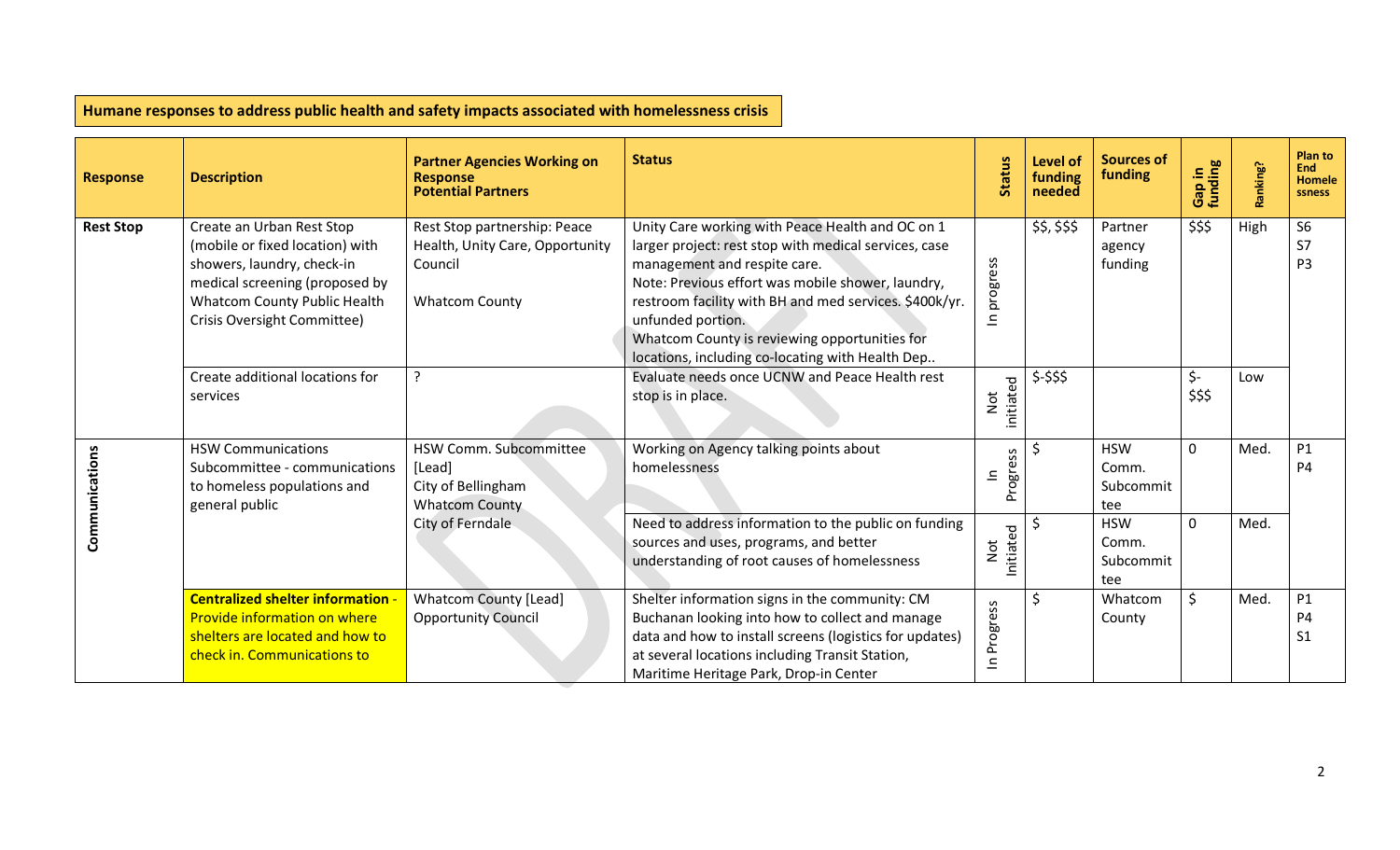| <b>Response</b>                                          | <b>Description</b>                                                                                                                                                                                | <b>Partner Agencies Working on</b><br><b>Response</b><br><b>Potential Partners</b>            | <b>Status</b>                                                                                                                                                                                                                                                                                                                                                                                                                                                    | <b>Status</b>               | <b>Level of</b><br>funding<br>needed | <b>Sources of</b><br>funding | Gap in<br>funding  | Ranking? | Plan to<br>End l<br><b>Homele</b><br>ssness |
|----------------------------------------------------------|---------------------------------------------------------------------------------------------------------------------------------------------------------------------------------------------------|-----------------------------------------------------------------------------------------------|------------------------------------------------------------------------------------------------------------------------------------------------------------------------------------------------------------------------------------------------------------------------------------------------------------------------------------------------------------------------------------------------------------------------------------------------------------------|-----------------------------|--------------------------------------|------------------------------|--------------------|----------|---------------------------------------------|
|                                                          | people in need - connect them to<br>services. (Action 2020)                                                                                                                                       | <b>Opportunity Council - Whatcom</b><br>Homeless Services Center?                             | Online shelter check in system or app                                                                                                                                                                                                                                                                                                                                                                                                                            | Initiated<br>${\hbox{Not}}$ |                                      |                              | \$                 | Low      |                                             |
|                                                          | Create an asset map<br>(Action 2020)                                                                                                                                                              | <b>Whatcom County</b><br><b>Opportunity Council</b><br>Bellingham<br>Ferndale<br>Small cities | Councilmember Buchanan agreed to work on this<br>with Ann Beck and Chris D'Onofrio on identify gaps.<br>Previously discussed as a Homeless Services Tool Kit -<br>Develop an asset map, resources list, and models for<br>sheltering the homeless<br>Anne Deacon suggested looking at Plan to End<br>Homelessness to ID priorities and gaps (1/17/2020)<br>COB and County have asset maps of shelters. County<br>has chart of housing units in various programs. | In Progress                 | $\zeta$                              |                              | \$                 | Low      | P <sub>2</sub>                              |
| Laundry<br>Program-<br>Free or<br>subsidized<br>services | Laundry vouchers                                                                                                                                                                                  | City of Bellingham                                                                            | City of Bellingham considering a laundry voucher<br>service.                                                                                                                                                                                                                                                                                                                                                                                                     | Evaluation                  | \$                                   | City of<br>Bellingham        | $\mathsf{\hat{S}}$ | Low      | N/A                                         |
| <b>Camping</b><br>Requires on-<br>site<br>management,    | Safe camping - for under 15-20<br>people (smaller sizes and<br>distributed locations are better<br>than one large site.)                                                                          | City of Bellingham                                                                            | City of Bellingham had camping area behind the 911<br>center on James St.<br>Identify other needs and locations                                                                                                                                                                                                                                                                                                                                                  | initiated<br>Not            |                                      | City of<br>Bellingham        | $\mathsf{\hat{S}}$ | Low      | <b>S6</b><br>P <sub>3</sub>                 |
| restrooms and<br>facilities,<br>partners<br>required-    |                                                                                                                                                                                                   | Others?                                                                                       |                                                                                                                                                                                                                                                                                                                                                                                                                                                                  | initiated<br>Not            | Ś.                                   |                              | \$                 | Low      |                                             |
| (govts can<br>coordinate but<br>not operate).            | Car/RV Parking - Establish Safe<br>Parking designated for those who<br>have "some level of shelter"<br>Include amenities nearby,<br>signage, parking time limits.<br>Spread out across community. | City of Bellingham                                                                            | COB is looking for a space for safe parking. City of<br>Rick Sepler, COB, presented an approach to safe<br>parking at the 11/1/19 HSW meeting                                                                                                                                                                                                                                                                                                                    | In Progress                 | \$\$, \$\$\$                         | City of<br>Bellingham        | $\overline{?}$     | Low      | <b>P6</b>                                   |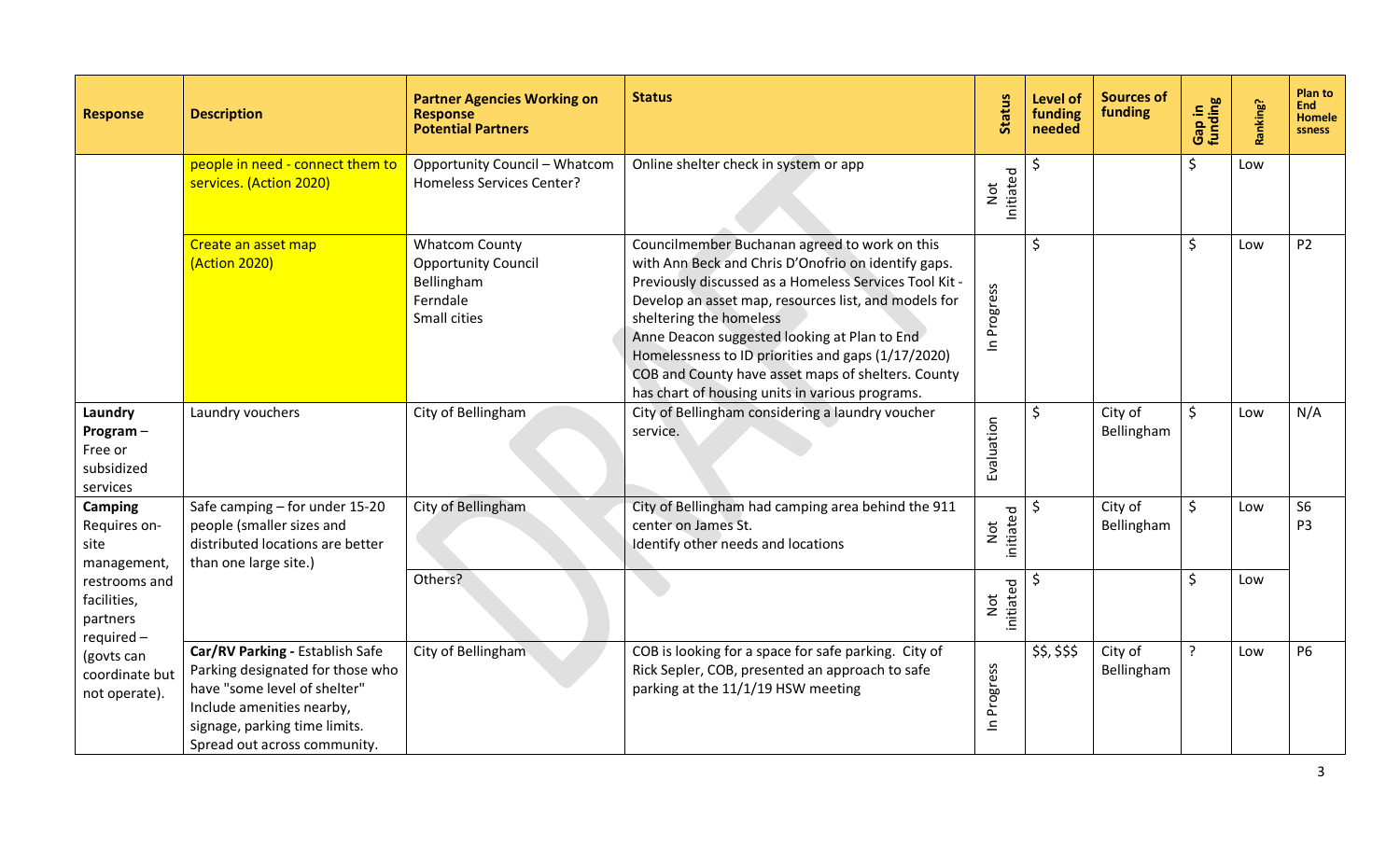| <b>Response</b>           | <b>Description</b>                                                                                    | <b>Partner Agencies Working on</b><br><b>Response</b><br><b>Potential Partners</b> | <b>Status</b>                                                                                                                                                                                                                                                                                                  | <b>Status</b>              | Level of<br>funding<br>needed | <b>Sources of</b><br>funding               | Gap in<br>funding | Ranking? | <b>Plan to</b><br>End<br><b>Homele</b><br>ssness |
|---------------------------|-------------------------------------------------------------------------------------------------------|------------------------------------------------------------------------------------|----------------------------------------------------------------------------------------------------------------------------------------------------------------------------------------------------------------------------------------------------------------------------------------------------------------|----------------------------|-------------------------------|--------------------------------------------|-------------------|----------|--------------------------------------------------|
| <b>Restrooms</b>          | Bathroom facilities with 24-hour<br>access for those who work shifts.<br>Explore multiple locations.  |                                                                                    |                                                                                                                                                                                                                                                                                                                | Initiated<br>Not           | $$-$ \$\$                     |                                            | $$-$ \$\$         | Low      | N/A                                              |
| <b>Showers</b>            | Showers at Lighthouse Mission<br>shelter                                                              | Lighthouse Mission                                                                 | LMM will include shower facilities in new permanent<br>shelter facility.                                                                                                                                                                                                                                       | ess<br>Progre<br>$\equiv$  | \$\$, \$\$\$                  | Lighthouse<br>Mission                      | \$\$,<br>\$\$\$   | Low      | N/A                                              |
|                           | 24-hour shower access (very<br>challenging) for shifts workers                                        |                                                                                    |                                                                                                                                                                                                                                                                                                                | Initiated<br>Not           | \$\$-\$\$\$                   |                                            | $$5 -$<br>\$\$\$  | Low      |                                                  |
| <b>Lockers</b>            | Lockers for storage of valuables<br>(24-hour access).                                                 | <b>Basics PNW</b><br>City of Bellingham<br><b>Whatcom County</b>                   | City of Bellingham identified one location on City<br>property, near the police station and poured a<br>concrete pad.<br>Whatcom County identified a location for lockers.<br>Basics NW is finalizing agreements with the City of<br>Bellingham, will move next to finalize agreements<br>with Whatcom County. | In Progress                | Ś.                            | City of<br>Bellingham<br>Whatcom<br>County | $\zeta$           | Low      | N/A                                              |
| <b>Warming</b><br>station | Consider warming buses or<br>warming locations (e.g.<br>downtown bus station) - need<br>staff for it. | <b>WTA</b><br>Others?                                                              | WTA responded to request indicating staffing is an<br>issue for making the downtown station a warming<br>station overnight.                                                                                                                                                                                    | Initiated<br>$\frac{1}{2}$ |                               |                                            | \$                | Low      | N/A                                              |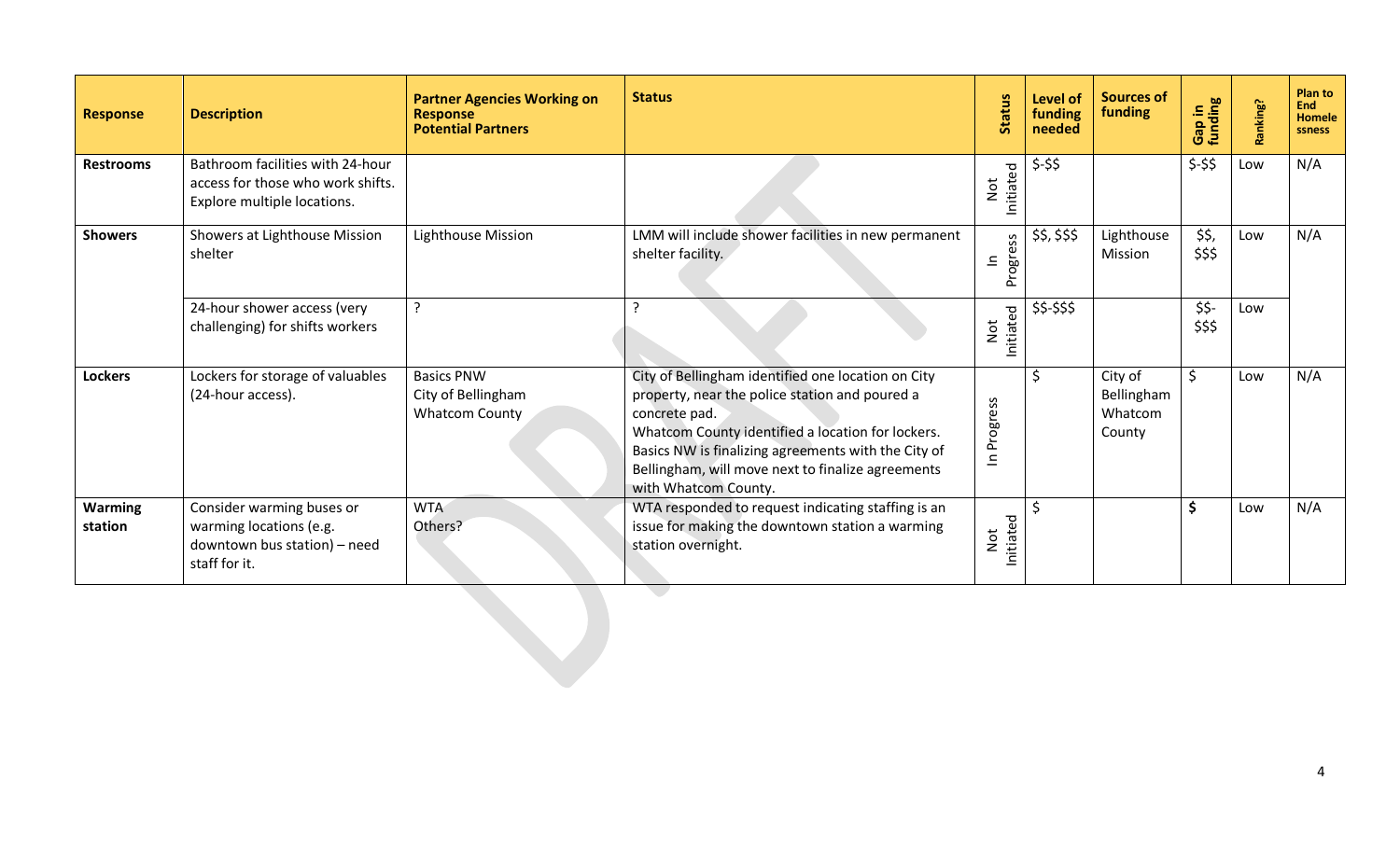| <b>Strategy</b>                                                                                 | <b>Description</b>                                                                                                                  | <b>Partner Agencies Working on</b><br><b>Response</b><br><b>Potential Partners</b>                       | <b>Status</b>                                                                                                                                                                                                                                                                   | <b>Status</b>              | <b>Funding</b><br>Level | <b>Sources of</b><br><b>Funding</b>            | Gap in<br>Funding | Ranking? | <b>Plan to</b><br>End<br>Homele<br>ssness                            |
|-------------------------------------------------------------------------------------------------|-------------------------------------------------------------------------------------------------------------------------------------|----------------------------------------------------------------------------------------------------------|---------------------------------------------------------------------------------------------------------------------------------------------------------------------------------------------------------------------------------------------------------------------------------|----------------------------|-------------------------|------------------------------------------------|-------------------|----------|----------------------------------------------------------------------|
| $\triangle$ Case<br><b>Management</b>                                                           | Identify available beds that<br>could be available if sufficient<br>case worker support were<br>provided; then triage these         | <b>Opportunity Council's Homeless</b><br>Services Center                                                 | Coordinated entry, Landlord Liaison program,<br>roommate café and other programs                                                                                                                                                                                                |                            | \$                      | Opportunit<br>y Council<br>Whatcom<br>County   | \$                | High     | P <sub>3</sub><br>S <sub>1</sub><br>S <sub>2</sub><br>S <sub>3</sub> |
|                                                                                                 | available beds to match levels of<br>service needs with case workers<br>and/or funding for case workers                             | Lydia Place<br>City of Bellingham<br>Others                                                              | Entered into an expanded case management<br>program.<br>Identify additional partners                                                                                                                                                                                            | Not Initiated              |                         | Lydia Place<br>City of<br>Bellingham<br>Others |                   |          | S <sub>5</sub><br><b>S6</b><br><b>S7</b>                             |
|                                                                                                 | More funding for case<br>management, including<br>increased salaries for<br>caseworkers for retention and<br>tenure.                | <b>Whatcom County</b><br><b>Cities</b><br>All organizations with Case<br>Management                      | [ID Leaders and sources of funding]                                                                                                                                                                                                                                             | Initiated<br>$\frac{1}{2}$ | \$\$\$                  | See<br>funding<br>chart<br>above               | \$\$\$            | High     |                                                                      |
|                                                                                                 | <b>Incarcerated Parents - Track</b><br>whether homeless people have<br>a parent who is currently or was<br>previously incarcerated. | <b>Whatcom County</b><br>City of Bellingham<br>All organizations with Case<br><b>Management services</b> | [Confirm leaders and need]                                                                                                                                                                                                                                                      | Initiated<br>Not           |                         |                                                | \$                | Med.     |                                                                      |
| <b>Coordinate</b><br>with Small<br><b>Cities</b><br><b>Partnership</b><br>(POB) (Action<br>2020 | Attend small cities meeting to<br>discuss models and activities with<br>potential in other communities<br>(Buchanan, Sweeney)       | <b>Whatcom County</b><br>City of Ferndale<br><b>Small City Partnership</b>                               | Councilmember Buchanan has attended the Small<br>Cities Partnership meetings to provide HSW updates.<br>Riley Sweeney suggested including other small city<br>reps as HSW members and will reach out to them to<br>gauge their interest<br>(Small cities reps are on the WHAC.) | Progress<br>$\equiv$       | $\Omega$                | Staff time                                     | $\mathbf 0$       | High     |                                                                      |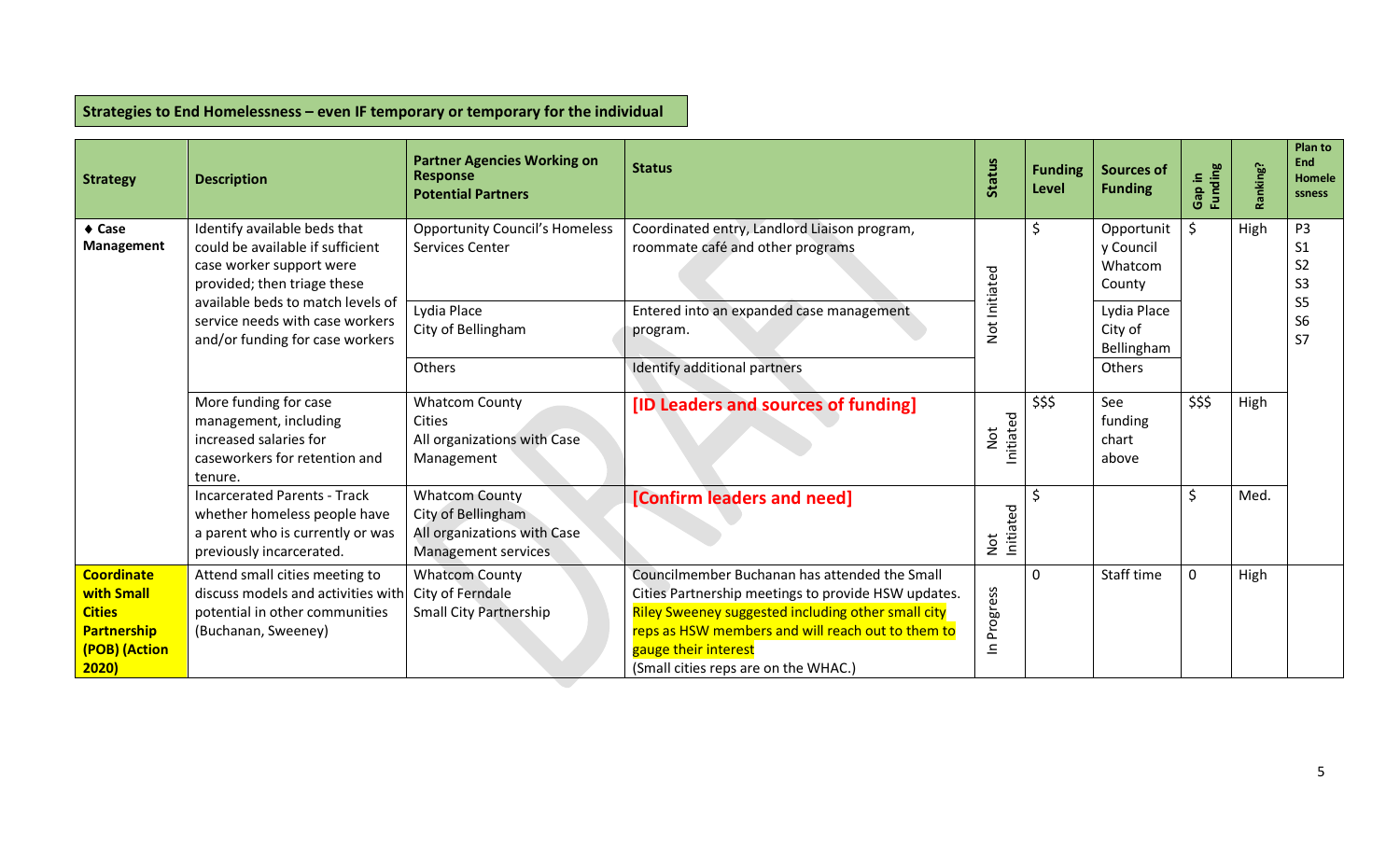| <b>Strategy</b>                                                           | <b>Description</b>                                                                                                                                   | <b>Partner Agencies Working on</b><br><b>Response</b><br><b>Potential Partners</b>                                                               | <b>Status</b>                                                                                                                            | <b>Status</b>                | <b>Funding</b><br>Level | <b>Sources of</b><br><b>Funding</b>        | Gap in<br>Funding | Ranking? | <b>Plan to</b><br><b>End</b><br>Homele<br>ssness                      |
|---------------------------------------------------------------------------|------------------------------------------------------------------------------------------------------------------------------------------------------|--------------------------------------------------------------------------------------------------------------------------------------------------|------------------------------------------------------------------------------------------------------------------------------------------|------------------------------|-------------------------|--------------------------------------------|-------------------|----------|-----------------------------------------------------------------------|
| <b>Affordable</b><br><b>Housing</b>                                       | Support affordable housing<br>projects, access to housing<br>[identify how]                                                                          | Housing Authority [Lead]<br><b>Whatcom County</b><br>City of Bellingham<br>Small cities<br><b>Whatcom Housing Alliance</b><br>Port of Bellingham | [Need more details]                                                                                                                      | Not Initiated                |                         |                                            |                   | High     | S <sub>4</sub>                                                        |
| <b>Annual Eval</b><br>of Shelters                                         | Gather shelter operators at the<br>end of each winter weather<br>season to evaluate operations,<br>communications, etc.                              | <b>Whatcom County [Lead]</b><br>City of Bellingham<br>All shelter operators and hosts                                                            | Meeting being scheduled, partners invited                                                                                                | ess<br>Progre<br>$\equiv$    | 0                       | Staff time                                 | 0                 | High     | P1<br><b>P2</b>                                                       |
| <b>Year-round</b><br>shelter - with<br>case<br>management<br>(Action 2020 | Additional year-round shelters                                                                                                                       | Lighthouse Mission<br>Others                                                                                                                     | Lighthouse Mission has indicated a desire to open<br>additional year-round shelter locations                                             | progress<br>$\subseteq$      | \$\$\$                  | Lighthouse<br>Mission                      | \$\$\$            | High     | <b>S6</b><br>P1<br>P <sub>2</sub><br>P <sub>3</sub><br><b>P4</b>      |
| - everyone<br>with an<br>option for<br>sheltering)                        | Smaller scale shelters, e.g., 4-BR<br>duplexes, easier to find. Sign<br>leases and support people living<br>there, e.g., NWYS uses master<br>leases. | <b>Opportunity Council</b><br><b>Northwest Youth Services</b><br>Others?                                                                         |                                                                                                                                          | Not<br>Initiated             | \$\$\$                  |                                            | \$\$\$            | High     |                                                                       |
|                                                                           | <b>Secular Shelters</b><br>Identify more spaces at secular<br>non-religious sheltering<br>locations                                                  | <b>Whatcom County [Lead]</b><br>City of Bellingham                                                                                               | Whatcom County released a call for partners and no<br>responses from secular providers.<br>Continue to work to identify secular shelters | Not Initiated                | \$\$                    | Whatcom<br>County<br>City of<br>Bellingham | \$\$              | High     | S <sub>6</sub><br>P1<br>P <sub>2</sub><br>P <sub>3</sub><br><b>P4</b> |
| <b>Smaller</b><br><b>Specialized</b><br><b>Shelters</b>                   | <b>Special population small shelters</b><br>(Action 2020) Elderly and<br>medically fragile                                                           | Peace Health<br>Others?                                                                                                                          | Peace Health underway with planning for respite care<br>facility, interim housing (approx. 3 weeks)                                      | SS<br>ω<br>$\equiv$<br>Progr | \$\$\$                  | Peace<br>Health,<br><b>Unity Care</b>      | \$                | High     | S <sub>6</sub><br>P <sub>3</sub>                                      |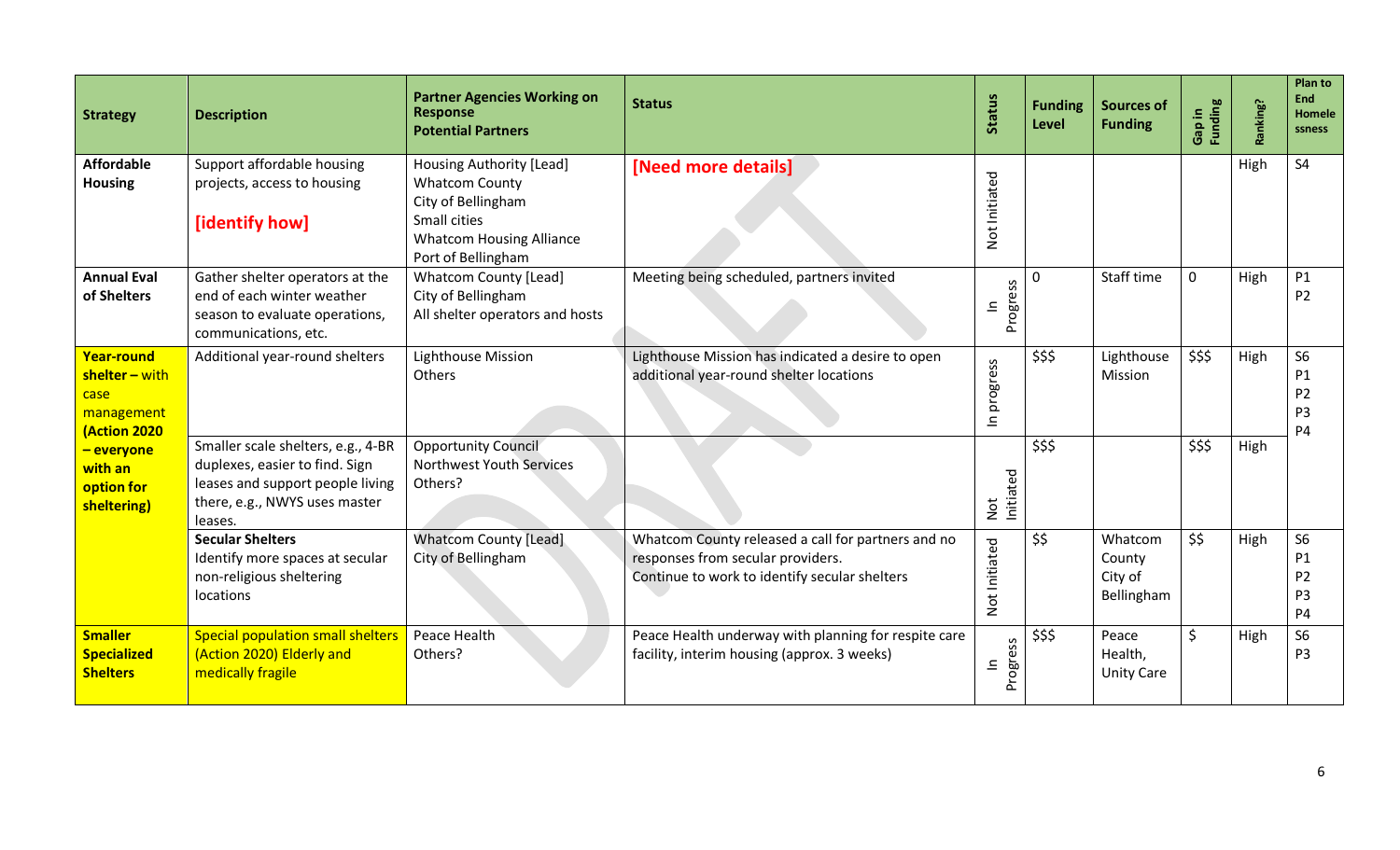| <b>Strategy</b>                                                                                  | <b>Description</b>                                                                                                                        | <b>Partner Agencies Working on</b><br><b>Response</b><br><b>Potential Partners</b>                                    | <b>Status</b>                                                                                                                                                                                                                                           | <b>Status</b>              | <b>Funding</b><br><b>Level</b> | <b>Sources of</b><br><b>Funding</b> | Gap in<br>Funding | Ranking? | <b>Plan to</b><br><b>End</b><br><b>Homele</b><br>ssness |
|--------------------------------------------------------------------------------------------------|-------------------------------------------------------------------------------------------------------------------------------------------|-----------------------------------------------------------------------------------------------------------------------|---------------------------------------------------------------------------------------------------------------------------------------------------------------------------------------------------------------------------------------------------------|----------------------------|--------------------------------|-------------------------------------|-------------------|----------|---------------------------------------------------------|
| - with staff to<br>support for<br>special<br>populations                                         | Substance use disorder-<br>medication assisted treatment                                                                                  | Unity Care NW?                                                                                                        |                                                                                                                                                                                                                                                         | Initiated<br>$\frac{1}{2}$ | \$\$                           |                                     | \$\$              | Med.     |                                                         |
| (dual<br>diagnosis of<br>mental health<br>and substance                                          | Expand number of "family home<br>shelters" for a smaller scale and<br>less intense setting than a 200-<br>bed shelter setting.            | Port of Bellingham<br>City of Bellingham<br><b>Whatcom County</b>                                                     | Port of Bellingham has offered space, but an operator<br>would need to be identified                                                                                                                                                                    | Initiated<br>Not           | \$\$                           |                                     | \$\$              | Low      |                                                         |
| abuse;<br>medical<br>recovery).<br><b>(Action 2020)</b>                                          | ♦ Supportive Shared Housing<br>Optimize current market rental<br>with shared housing strategies<br>(use HUD resources we already<br>have. | <b>Opportunity Council</b>                                                                                            | This is similar to the "Additional Specialized Shelters"<br>item above - a strategy in which nonprofits would<br>operate small group-style homes with supports, and<br>fewer rental assistance resources needed (with lower<br>cost of shared housing). | Initiated<br>Not           | \$\$                           |                                     | \$\$              | Low      |                                                         |
|                                                                                                  | <b>Shelters for Families with</b><br>Children                                                                                             | <b>Lydia Place</b>                                                                                                    |                                                                                                                                                                                                                                                         | Initiated<br>Not           | \$\$                           |                                     | \$\$              | Low      |                                                         |
|                                                                                                  | <b>Shelters for Youth</b><br>(unaccompanied youth)                                                                                        | <b>Northwest Youth Services</b>                                                                                       |                                                                                                                                                                                                                                                         | Initiated<br>Not           | \$\$                           |                                     | \$\$              | Low      |                                                         |
| <b>Temporary</b><br>Winter (cold<br>weather)<br><b>Shelter</b>                                   | Consider lengthening the check<br>in window                                                                                               | Whatcom County, City of<br>Bellingham, Opportunity<br>Council, Lighthouse Mission,<br>others                          | Discuss options for longer check in windows to better<br>accommodate people needing shelter                                                                                                                                                             | Initiated<br><b>Not</b>    | 0                              | Staff time                          | $\mathbf 0$       | Med.     | <b>S6</b><br>P1<br>P <sub>2</sub><br><b>P4</b>          |
| <b>Severe</b><br>Weather<br>(Emergency)<br><b>Shelter</b><br><b>Satellite</b><br><b>Shelters</b> | Temporary shelter during<br>extreme cold weather events,<br>typically open for days or weeks                                              | <b>Whatcom County [Lead]</b><br><b>East Whatcom Regional</b><br><b>Resource Center</b><br>St. Peter's Church (Deming) | Need to coordinate to see if they can serve as a<br>potential shelter location                                                                                                                                                                          | Not Initiated              | \$\$                           |                                     | \$\$              | Med.     | P1<br>P <sub>2</sub><br>S <sub>6</sub>                  |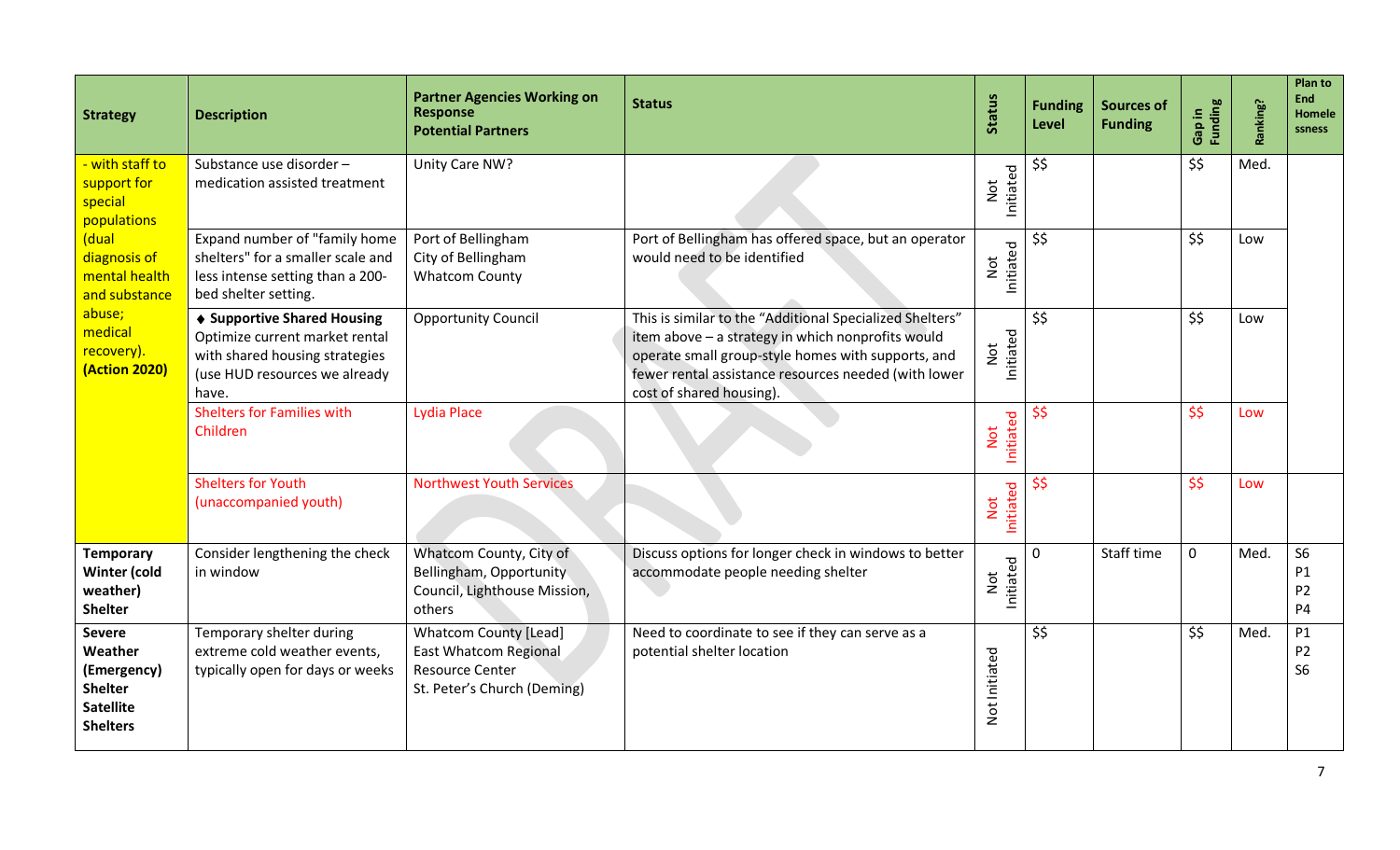| <b>Strategy</b>                          | <b>Description</b>                                                                                                                                      | <b>Partner Agencies Working on</b><br><b>Response</b><br><b>Potential Partners</b>                                        | <b>Status</b>                                                                                                                                                                  | <b>Status</b>                            | <b>Funding</b><br>Level | <b>Sources of</b><br><b>Funding</b> | Funding<br>Gap in | Ranking? | <b>Plan to</b><br><b>End</b><br>Homele<br>ssness                     |
|------------------------------------------|---------------------------------------------------------------------------------------------------------------------------------------------------------|---------------------------------------------------------------------------------------------------------------------------|--------------------------------------------------------------------------------------------------------------------------------------------------------------------------------|------------------------------------------|-------------------------|-------------------------------------|-------------------|----------|----------------------------------------------------------------------|
| <b>Tiny Home</b><br><b>Villages</b>      | Identify additional tiny home<br>village locations. Need 1/4 acre<br>with electricity                                                                   | HomesNow [Lead]<br>City of Bellingham                                                                                     | City of Bellingham Mayor has asked staff to explore<br>potential city owned sites                                                                                              | ess<br>$\mathbf{\underline{c}}$<br>Progr | Ŝ.                      | HomesNow<br>Govt<br>locations       | \$                | Med      | <b>S4</b><br>S <sub>6</sub><br><b>P4</b>                             |
|                                          |                                                                                                                                                         | HomesNow [Lead]<br><b>Whatcom County</b>                                                                                  | Whatcom County Exec received request from<br>Councilmember Buchanan to evaluate potential<br>County-owned sites                                                                | Progres<br>$\equiv$                      | .S                      | HomesNow<br>Govt<br>locations       | $\zeta$           | Med.     |                                                                      |
|                                          | Identify volunteer agencies that<br>can help build tiny homes                                                                                           | HomeNow [Lead]                                                                                                            |                                                                                                                                                                                | Initiated<br><b>Not</b>                  | $\mathbf 0$             | <b>Staff Time</b><br>Volunteers     | $\mathbf{0}$      | Low      |                                                                      |
|                                          | Request to extend time at Unity<br>Village                                                                                                              | HomesNow [lead]<br>City of Bellingham                                                                                     | HomesNow submitted a petition with 360 signatures<br>to the Bellingham City Council on 1/27/2020 to<br>request an extension of the permit at Unity Village                     | In Progress                              | $\mathbf 0$             | Staff time                          | $\mathbf 0$       | High     |                                                                      |
| *Social<br><b>Inclusion</b>              | Coordinate among services and<br>programs to promote social<br>inclusion and community<br>building among formerly<br>homeless population                | <b>Lighthouse Mission</b><br>Others?                                                                                      | Lighthouse Mission mentorship program is still in the<br>early stages of development.                                                                                          | In Progress                              | \$                      | Lighthouse<br>Mission               | $\mathbf 0$       | Low      | S <sub>5</sub>                                                       |
| * Community<br>Liaison/Healt<br>h Worker | Develop a community liaison or<br>trained peer health worker<br>program to help keep people in<br>housing and integrate within the<br>broader community | <b>Whatcom County - GRACE</b><br>[Lead]<br><b>Chuckanut Health</b><br>Peace Health<br>[Could fall under<br><b>GRACE?]</b> | Chuckanut Health Foundation and PeaceHealth have<br>funded the Whatcom Alliance for Health<br>Advancement [CLOSED] to explore and establish a<br>Community Health Worker model | Not Initiated                            | $\zeta$                 |                                     | \$                | Low      | <b>P1</b>                                                            |
| <b>Landlords</b>                         | *Landlord Incentives:<br>Landlord incentives can help to<br>get people into housing more<br>quickly.                                                    | <b>Opportunity Council</b>                                                                                                | OC will convene a small group of local experts to<br>examine the feasibility of using existing programs for<br>this recommendation                                             | Initiated<br>Not                         |                         |                                     | \$                | Low      | S <sub>1</sub><br>S <sub>2</sub><br>S <sub>3</sub><br>S <sub>4</sub> |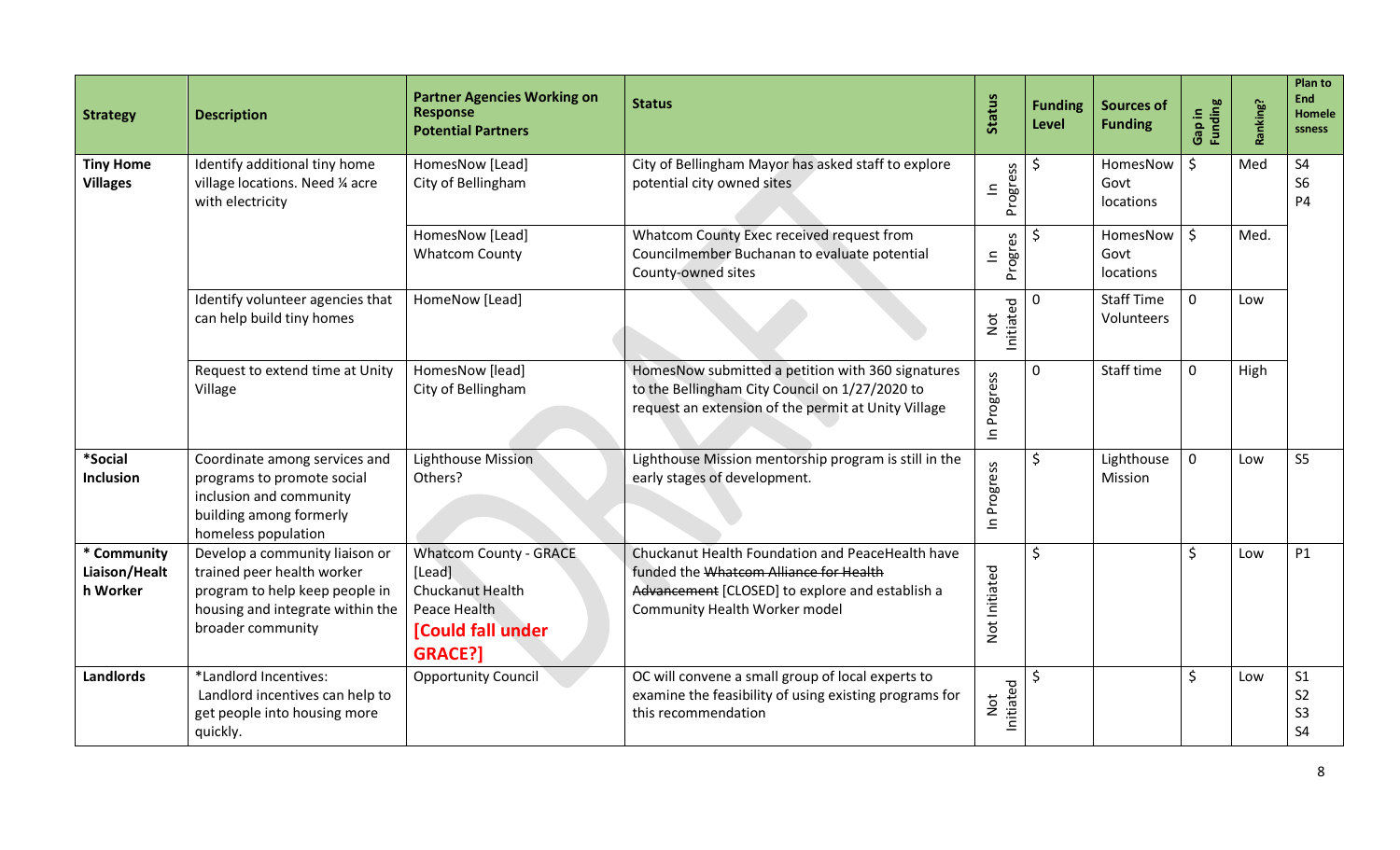| <b>Strategy</b> | <b>Description</b>                                                                                                                                                  | <b>Partner Agencies Working on</b><br><b>Response</b><br><b>Potential Partners</b> | <b>Status</b>                                                                                                                                                 | <b>Status</b>       | <b>Funding</b><br>Level | Sources of<br><b>Funding</b> | 60<br>$\blacksquare$<br>$\Omega$<br>ロ正 | Go. | Plan to<br>End<br>Homele<br>ssness                                         |
|-----------------|---------------------------------------------------------------------------------------------------------------------------------------------------------------------|------------------------------------------------------------------------------------|---------------------------------------------------------------------------------------------------------------------------------------------------------------|---------------------|-------------------------|------------------------------|----------------------------------------|-----|----------------------------------------------------------------------------|
|                 | * Insurance for landlords: Create<br>an insurance/damage mitigation<br>fund to minimize the risks to<br>landlords renting to tenants<br>with no/poor rental history | <b>Whatcom County</b><br>City of Bellingham<br><b>Housing Authority</b>            | Opportunity Council is investigating the feasibility of<br>establishing such a fund in Bellingham, and will draft<br>a set of recommendations early this year | ated<br>ى<br>C<br>z | \$\$                    |                              | \$\$                                   | Low | S <sub>5</sub><br>S7<br>P <sub>1</sub><br>P <sub>3</sub><br>P <sub>4</sub> |